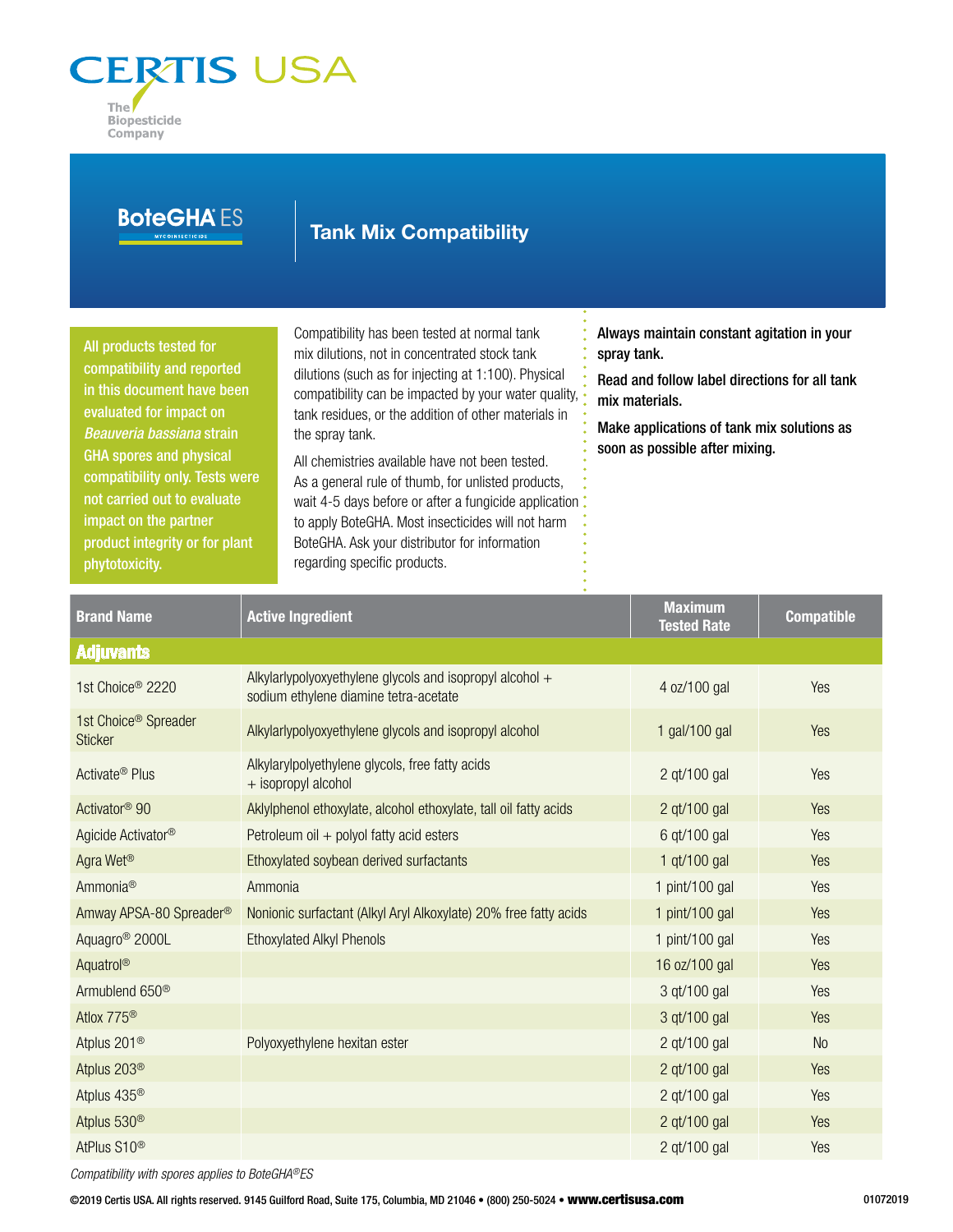

| <b>Brand Name</b>          | <b>Active Ingredient</b>                                                       | <b>Maximum</b><br><b>Tested Rate</b> | <b>Compatible</b> |
|----------------------------|--------------------------------------------------------------------------------|--------------------------------------|-------------------|
| Basic_H®                   |                                                                                | 2 qt/100 gal                         | Yes               |
| Big Wet <sup>®</sup>       |                                                                                | 1 pint/100 gal                       | Yes               |
| <b>Biocarrier®</b>         |                                                                                | 10 gal/100 gal                       | Yes               |
| <b>Bionex®</b>             |                                                                                | 1 qt/100 gal                         | Yes               |
| <b>Biosurf®</b>            | Aklyl polyethoxy ethers $+$ ethoxylated derivatives                            | 8 oz/100 gal                         | Yes               |
| <b>Bivert®</b>             |                                                                                | 7 oz/100 gal                         | Yes               |
| <b>Blendex®</b>            | Alkyl aryl polyethoxy ethanol phosphate esters (64%)                           | 3 pints/100 gal                      | <b>No</b>         |
| Bond®                      | Synthetic latex (45%) + primary aliphatic oxyalkylated alcohol (10%)           | 1 gt/100 gal                         | No, too sticky    |
| <b>Breakthough®</b>        | Polysiloxane                                                                   | 8 oz/100 gal                         | Yes               |
| Capsil 30 <sup>®</sup>     | 100% blend of polyetherpolymethylsiloxane-copolymer<br>and Nonionic surfactant | 16 oz/100 gal                        | Yes               |
| Capsil®                    | 100% blend of polyetherpolymethylsiloxane-copolymer<br>and Nonionic surfactant | 16 oz/100 gal                        | Yes               |
| Cell-U-Wet <sup>®</sup>    | Carboxymethylcellulose                                                         | 2.5 lb/100 gal                       | Yes               |
| Coax®                      | Carbohydrates                                                                  | 1.5 gal/100 gal                      | Yes               |
| DAP-plus                   | Acidifiers, polyalcohols and glycols, solvents $+$ adjuvants                   | 13 oz/100 gal                        | Yes               |
| Ecover <sup>®</sup> Soap   | Coconut oil derived surfactant                                                 | 1 gal/100 gal                        | Yes               |
| Flood®                     |                                                                                | 3 gal/100 gal                        | Yes               |
| Flozine®                   | Polysaccharide gum $(45.1\%)$ + inerts                                         | 4 oz/100 gal                         | <b>No</b>         |
| Foamaster Soap L           |                                                                                | 3 qt/100 gal                         | Yes               |
| Freeway®                   | Silicone-polyether copolymer + alcohol ethoxylates                             | 1 pint/100 gal                       | Yes               |
| Galactic®                  | Polydimethyl siloxane $+$ nonionic surfactants                                 | 12 oz/100 gal                        | Yes               |
| Hasten®                    | Esterified vegetable oil + nonionic surfactant                                 | 1 qt/100 gal                         | Yes               |
| <b>Herbicide Activator</b> | Petroleum distillate and adjuvant                                              | 1 gt/100 gal                         | <b>No</b>         |
| Herbimax®                  | Pet hydrocarbons (83%) + Mono + diesters of omega hydroxypoly<br>oxyethlene    | 2 qts/100 gal                        | Yes               |
| Hold-UP®                   | $(AL-O-Si)$ x                                                                  | 1 qt/100 gal                         | <b>No</b>         |
| Hydrogen Peroxide          |                                                                                | 3%                                   | No                |
| Indicate-5 <sup>®</sup>    | Alkyl aryl ethoxylates                                                         | 24 oz/100 gal                        | Yes               |
| Intac <sup>®</sup>         | Polymers + copolymers (10%)                                                    | 2 qt/100 gal                         | No                |
| Ivory Soap®                |                                                                                | 2 qt/100 gal                         | N <sub>o</sub>    |
| Joint Venture <sup>®</sup> | Polyalkeleneoxide modified organosilicones, etc.                               | 1 qt/100 gal                         | Yes               |
| Kinetic <sup>®</sup>       | Polyalkyleneoxide modified polydimethylsiloxane<br>+ nonionic surfactants      | 64 oz/100 gal                        | Yes               |
| K-tonic <sup>®</sup>       |                                                                                | 15 gal/100 gal                       | Yes               |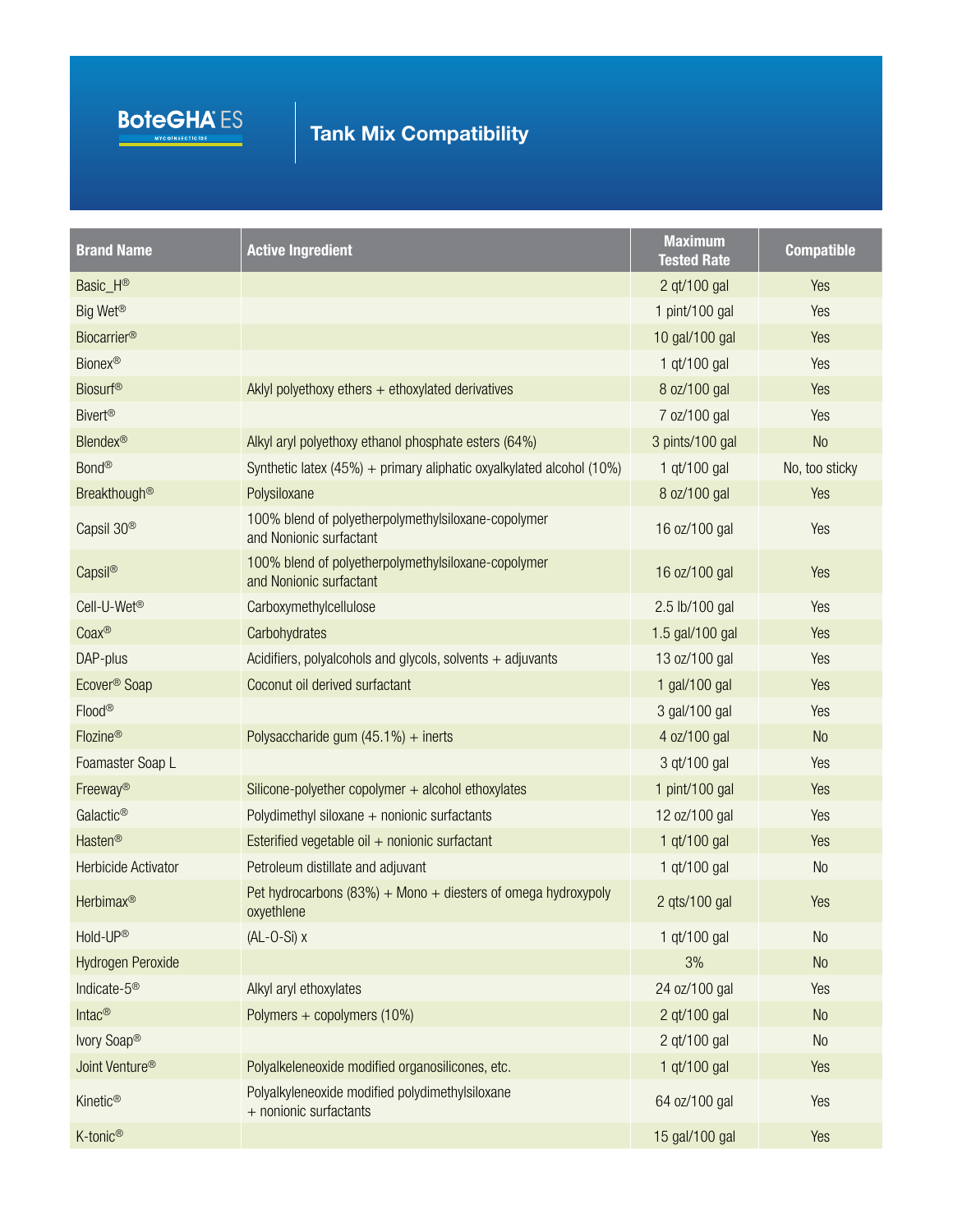

| <b>Brand Name</b>                | <b>Active Ingredient</b>                                                                                            | <b>Maximum</b><br><b>Tested Rate</b> | <b>Compatible</b> |
|----------------------------------|---------------------------------------------------------------------------------------------------------------------|--------------------------------------|-------------------|
| Latron Ag 44 M <sup>®</sup>      | Octylphnoxypolyethoxyethylphosphate, butyl alcohol<br>+ silicon antifoam                                            | 2 qt/100 gal                         | <b>No</b>         |
| Latron Ag-98 <sup>®</sup>        | Nonylphenoxypolyethoxy ethanol, butyl alcohol<br>+ silicone antifoam                                                | 2 qt/100 gal                         | Yes               |
| Latron B-1956 <sup>®</sup>       | Modified phthalic glycerol alkyd resin (77%)                                                                        | 1 gt/100 gal                         | Yes               |
| Latron CS-7 <sup>®</sup>         | Blend alkyl aryl polyethoxylate $+$ Na salt alkylsulfonatedalkylate (60%)                                           | 1 qt/100 gal                         | Yes               |
| LI Combo                         | Phosphatydylcholine, esters of alkyl polyoxyethylene ether,<br>methylacetic $acis + propyl$ carbinol                | 3 pint/100 gal                       | N <sub>0</sub>    |
| Lure <sup>®</sup>                |                                                                                                                     | 1 qt/100 gal                         | Yes               |
| Maximizer®                       | Oil-light paraffinic distillate                                                                                     | 2 qt/100 gal                         | Yes               |
| No Foam® A                       | Nonylphenoxypolyethoxy ethanols, isopropanols and fatty acids                                                       | 1 gal/100 gal                        | Yes               |
| No Foam® B                       | Octyl phenoxy polyethoxy ethanol/linear alkyl sulfonate                                                             | 3 gal/100 gal                        | <b>No</b>         |
| No Foam <sup>®</sup> powder      | Polydimethylsiloxane $+$ carrier                                                                                    | 0.5 oz/100 gal                       | Yes               |
| NuFilm <sup>®</sup> 17           | Di-1-p-Menthene (96%)                                                                                               | 3 pint/100 gal                       | Yes               |
| NuFilm <sup>®</sup> P            | Poly-p-Menthene                                                                                                     | 1 pint/100 gal                       | Yes               |
| Palmolive <sup>®</sup> Dish Soap |                                                                                                                     | 1 gal/100 gal                        | Yes               |
| Pen-a-trate II <sup>®</sup>      | Alkyl polyethoxy ethers $+$ ethoxylated derivatives (80%)                                                           |                                      | Yes               |
| Penatron®                        |                                                                                                                     | 1 gal/100 gal                        | <b>No</b>         |
| Penetrator <sup>®</sup> 3        | Paraffin pet oil $+$ polyol fatty acids esters<br>+ polyethoxylated derivatives                                     | 2 qt/100 gal                         | Yes               |
| Plyac <sup>®</sup>               | Emulsifiable oxidized polyethylene $+$ ethoxylated phenox alcohol (27%)                                             | 4 oz/100 gal                         | Yes               |
| Polyfon H®                       | (2R)-3-(2-hydroxy-3-methoxyphenyl)- 2-[2-methoxy-4-<br>(3-sulfopropyl) phenoxy] propane-1-sulfonic acid             |                                      | Yes               |
| $R-11$                           |                                                                                                                     | 1 qt/100 gal                         | Yes               |
| $R-56$                           | A-(P-nonlyphenyl)-2 hydroxypoly (oxyethylene) 40%, poly (methylene<br>p-nonylphenoxy) polyoxypropylene propanol 33% | 2 qt/100 gal                         | Yes               |
| Seduction®                       | Carbohydrates                                                                                                       | 12 gal/100 gal                       | Yes               |
| Silfact <sup>®</sup>             | Polyoxyethylene modified polydimethyl siloxane                                                                      | 5 oz/100 gal                         | Yes               |
| Silken®                          | Polysiloxane + related                                                                                              | 5 oz/100 gal                         | Yes               |
| <b>Siltrate®</b>                 | Polydimethylsiloxane + nonionic surfactants                                                                         | 5 oz/100 gal                         | Yes               |
| Silwet <sup>®</sup> 408          | Nonionic organosilicone                                                                                             | 5 oz/100 gal                         | Yes               |
| Silwet <sup>®</sup> 560          | Organo modified polydimethyl siloxane                                                                               | 5 gal/100 gal                        | Yes               |
| Silwet <sup>®</sup> 806          | Polyalkyleneoxide modified heptamethyl trisiloxane                                                                  | 5 oz/100 gal                         | Yes               |
| Silwet <sup>®</sup> Gold         |                                                                                                                     |                                      | Yes               |
| Silwet <sup>®</sup> L-7500       |                                                                                                                     | 5 oz/100 gal                         | No                |
| Silwet <sup>®</sup> L-77         |                                                                                                                     | 5 oz/100 gal                         | Yes               |
| Sorbit BNS®                      | Butyl naphthalene sulfonate                                                                                         |                                      | Yes               |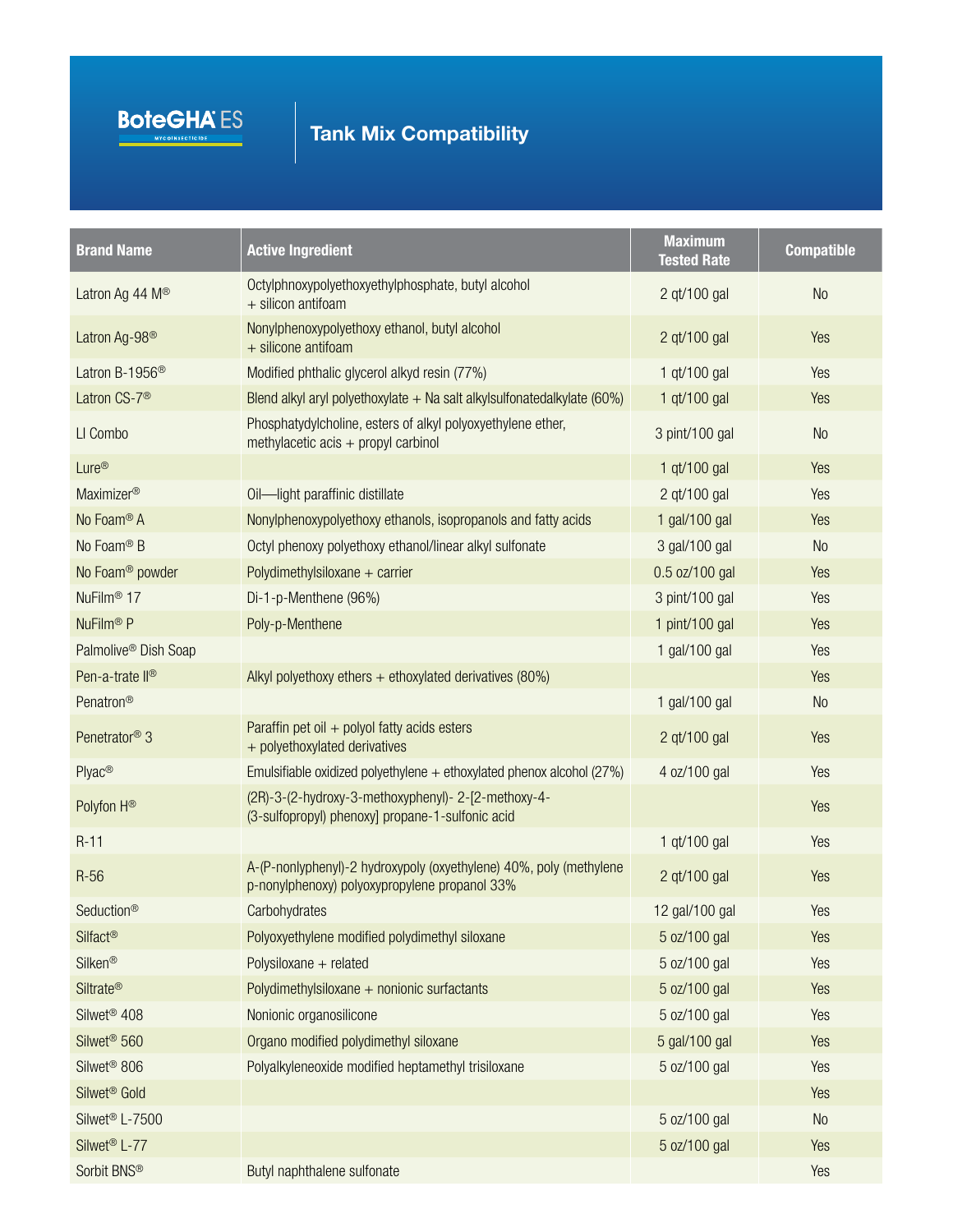

| <b>Brand Name</b>                | <b>Active Ingredient</b>                                                                              | <b>Maximum</b><br><b>Tested Rate</b> | <b>Compatible</b> |
|----------------------------------|-------------------------------------------------------------------------------------------------------|--------------------------------------|-------------------|
| Soy Wet                          | Soybean derived surfactant                                                                            | 1 qt/100 gal                         | Yes               |
| Spreader 80 HF                   | Alkyl polyethoxy ethers + ethoxylated derivatives                                                     | 1 pint/100 gal                       | Yes               |
| Staput <sup>®</sup>              | Polyvinyl polymer                                                                                     | 3 qt/100 gal                         | Yes               |
| Stepwet <sup>®</sup>             | DF-90 sodium dodecylbenzene sulfonate                                                                 | 20 oz/100 gal                        | Yes               |
| Stepwet <sup>®</sup>             | DF-95 sodium lauryl sulfate                                                                           | 20 oz/100 gal                        | Yes               |
| Stomafeast®                      | Calcium and secret ingredient                                                                         | 25 oz/100 gal                        | Yes               |
| Stress-guard                     | Acrylic polymers                                                                                      |                                      | Yes               |
| Sureguard <sup>®</sup> Dormant   |                                                                                                       | 1 qt/100 gal                         | Yes               |
| Surf-Ac <sup>®</sup> 820         | Alkyl + alkylaryl polyethoxyethanol                                                                   | 1 qt/100 gal                         | Yes               |
| Surf-Ac <sup>®</sup> 910         | Alkyl + alkylaryl polyethoxyethlene glycol $(90\%)$                                                   | 1 qt/100 gal                         | Yes               |
| Surfacid®                        |                                                                                                       | 2 gal/100 gal                        | Yes               |
| Syfactant-fine + granular        | Block polymer of carbonyldiamide polyoxyalklated<br>gylcol complex                                    | 16 lb/100 gal                        | Yes               |
| Sylgard <sup>®</sup> 309         | 2-(3-Hydroxypropyl)-Heptamethyl-Trisiloxane, Ethoxylated Acetate/<br>Polysiloxane                     | 1 qt/100 gal                         | Yes               |
| Terminator <sup>®</sup>          | Sodium tripolyphosphate (3.92%), glycol ethers (3.82%),<br>alkyloxypoly (ethyleneoxy) ethanol (3.80%) | 2 qt/100 gal                         | Yes               |
| Therm X <sup>™</sup> 70          | Yucca extract                                                                                         | 2 oz/100 gal                         | Yes               |
| T-Mulz <sup>®</sup> A02          |                                                                                                       | 5 gal/100 gal                        | <b>No</b>         |
| T-Mulz <sup>®</sup> COE          |                                                                                                       | 5 gal/100 gal                        | <b>No</b>         |
| T-Mulz <sup>®</sup> FGO          |                                                                                                       | 5 gal/100 gal                        | Yes               |
| T-Mulz <sup>®</sup> FGO          |                                                                                                       | 1 gal/100 gal                        | Yes               |
| Latron <sup>®</sup> B 1956       | Phthalic glycerol alkyd resin                                                                         | 4 oz/100 gal                         | Yes               |
| Latron <sup>®</sup> CS-7         |                                                                                                       | 1 qt/100 gal                         | Yes               |
| Turfwetter <sup>®</sup>          |                                                                                                       | 2 qt/100 gal                         | Yes               |
| Tween <sup>®</sup> 80            | Polyoxyethylene (20) sorbitan monooleate                                                              | 1 pint/100 gal                       | Yes               |
| Unifilm <sup>®</sup> 707         | Alkylaryl polyoxethylene glycols + isopropanol                                                        | 4 oz/100 gal                         | Yes               |
| Urea                             |                                                                                                       | 1 gal/100 gal                        | Yes               |
| VK I <sup>®</sup> fogger carrier |                                                                                                       |                                      | No                |
| Wetcit                           | <b>Alcohol Ethoxylate</b>                                                                             | $0.8\%$ v/v                          | Yes               |
| WFSI 2220 (First Choice)         |                                                                                                       | 2 qt/100 gal                         | Yes               |
| $X-77^\circledR$                 | Alkyl polyoxyethylene, free fatty acid, glycerol $+$ isopropanol                                      | 8 oz/100 gal                         | Yes               |
| $X-90^\circledR$                 | Alkyl polyoxyethylene, glycols, free fatty acids, + isopropanol                                       | 2 oz/100 gal                         | No                |
| <b>Fertilizers</b>               |                                                                                                       |                                      |                   |
| Amino Elite™                     | 3-0-0 chemical and organic + microbes                                                                 | 2 fl oz/gal                          | Yes               |
| <b>Biozyme®</b>                  |                                                                                                       | 25 gal/100 gal                       | Yes               |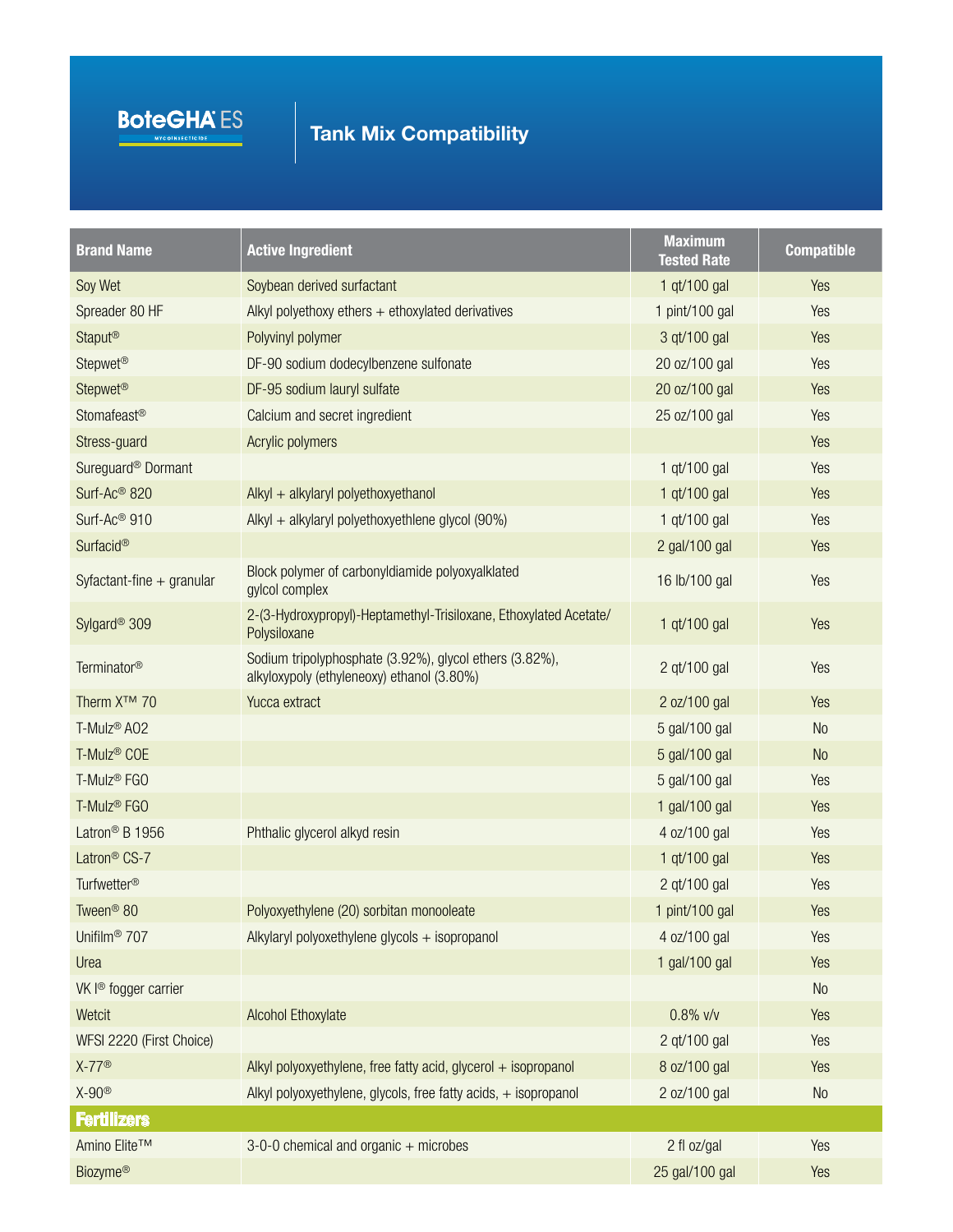

| <b>Brand Name</b>                      | <b>Active Ingredient</b>                                                                        | <b>Maximum</b><br><b>Tested Rate</b> | <b>Compatible</b>   |
|----------------------------------------|-------------------------------------------------------------------------------------------------|--------------------------------------|---------------------|
| Effective Microbes <sup>®</sup>        |                                                                                                 | 1 pint/100 gal                       | Yes                 |
| Magnesium sulfate                      | Magnesium sulfate                                                                               | 5 lb/100 gal                         | Yes                 |
| Microbe Plus <sup>™</sup> Calcium      | 1.5-0-0 chemical and organic $+$ microbes                                                       | 2 fl oz/gal                          | Yes                 |
| Microbe Plus <sup>™</sup> High NS      | 8.1-0-0 chemical and organic + microbes                                                         | 2 fl oz/gal                          | Yes                 |
| Microbe Plus <sup>™</sup> NPK          | $5-1-3$ chemical and organic + microbes                                                         | 2 fl oz/gal                          | Yes                 |
| Microbe Plus <sup>™</sup> Phoscal      | $0-5-0$ chemical and organic + microbes                                                         | 2 fl oz/gal                          | Yes                 |
| Nature's Source                        | 10-4-3 oilseed extract $+$ chemical fertilizer                                                  | $1:4, 1:7$ 1:12                      | Yes                 |
| Nutra-Phos 24 <sup>®</sup>             | Calcium phosphorus                                                                              | 12 lb/100 gal                        | Yes                 |
| NutriFOG <sup>®</sup>                  | 10-3-3 fertilizer and stabilizer, proprietary                                                   | $1:4, 1:7$ 1:12                      | Yes                 |
| Nutri-Phite®                           | Phosphorous acid                                                                                | 6 qt/100 gal                         | Yes                 |
| On-Gard <sup>®</sup>                   | $5 - 0 - 0$                                                                                     | 3% v/v                               | Yes                 |
| Potassium carbonate                    | $0 - 0 - 25$                                                                                    | 2.5 lb/100 gal                       | Yes                 |
| Trisert <sup>®</sup> Foliar Fertilizer | $13 - 3 - 4$                                                                                    | Up to 10%                            | Yes                 |
| Urea                                   | $46 - 0 - 0$                                                                                    | 1 gal/100 gal                        | Yes                 |
| Verdanta OFE                           | $3 - 0 - 0$                                                                                     |                                      | Yes                 |
| Verdanta PL                            | $22 - 0 - 6$                                                                                    |                                      | Yes                 |
| ZnSO <sub>4</sub>                      | 35.5% Zn                                                                                        | 0.10%                                | Yes                 |
| <b>Fungicides</b>                      |                                                                                                 |                                      |                     |
| Acrobat <sup>®</sup>                   | Dimethomorph                                                                                    | 20 oz/100 gal                        | Yes                 |
| Actinovate SP®                         | Streptomyces lydicus WYEC 108                                                                   | 24 oz/100 gal                        | Yes                 |
| AlietteWDG®                            | Fosetyl-Al                                                                                      | 5 lb/100 gal                         | Yes                 |
| <b>Bayleton®</b>                       | <b>Triadimefon</b>                                                                              | 20 oz/100 gal                        | 2 days before/after |
| Bravo 720 <sup>®</sup>                 | Chlorothalonil                                                                                  | 10 pint/100 gal                      | 4 days before/after |
| Cambrio <sup>®</sup>                   | Pyraclostrobin                                                                                  | 16 oz/100 gal                        | 4 days before/after |
| Captan <sup>®</sup>                    | 4000 Captan                                                                                     | 20 oz/100 gal                        | 4 days before/after |
| Copper Count-N <sup>®</sup>            | Copper ammonium carbonate                                                                       | 3 qt/100 gal                         | 2 days before/after |
| Dithane F-45 <sup>®</sup>              | Mancozeb                                                                                        | 8 qt/100 gal                         | 4 days before/after |
| Elevate <sup>®</sup> 50WDG             | Fenhexamid                                                                                      |                                      | Yes                 |
| <b>Flint®</b>                          | Trifloxystrobin                                                                                 |                                      | 2 days before/after |
| Folicur <sup>®</sup>                   | Tebuconazole                                                                                    | 7.7 fl oz                            | 4 days before/after |
| <b>KleenGrow®</b>                      | Didecyldimethyl ammonium chloride, isopropyl alcohol,<br>ethanol (quaternary ammonium compound) | $25.6 - 51$ fl oz/<br>100 gal        | 3 days before/after |
| Kocide <sup>®</sup> 3000-0             | Copper hydroxide                                                                                | 16 lb/100 gal                        | Yes                 |
| Luna Privilege <sup>®</sup>            | Fluopyram                                                                                       |                                      | Yes                 |
| Microthiol®                            | Sulfur 80%                                                                                      | 2 oz/100 gal                         | 2 days before/after |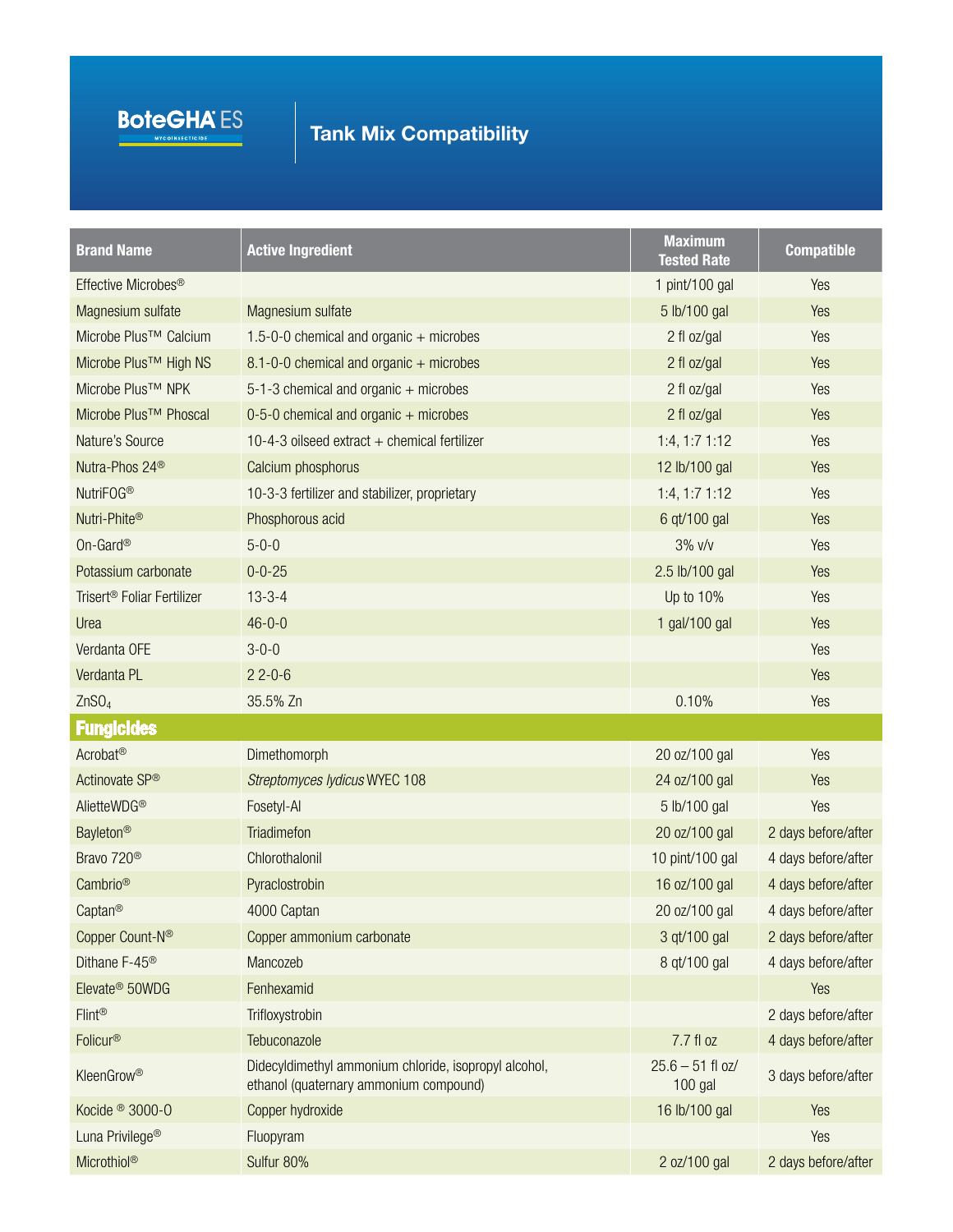

| <b>Brand Name</b>               | <b>Active Ingredient</b>                | <b>Maximum</b><br><b>Tested Rate</b> | <b>Compatible</b>              |
|---------------------------------|-----------------------------------------|--------------------------------------|--------------------------------|
| Potassium bicarbonate           | Potassium bicarbonate                   | $2.5 - 5.0$ lb/<br>100 gal           | Yes                            |
| Previcur <sup>®</sup>           | Propamocarb                             | 4 lb/100 gal                         | 4 days before/after            |
| Pristine <sup>®</sup>           | Pyraclostrobin + boscalid               |                                      | Same day,<br>not mixed         |
| Quadris®                        | Azoxystrobin                            | 160 oz/100 gal                       | 4 days before/after            |
| Quintec <sup>®</sup>            | Quinoxyfen                              |                                      | Yes                            |
| Rally 40W®                      | Myclobutanil                            | 1 pint/100 gal                       | Same day,<br>not mixed         |
| Regalia                         | Extract of Reynoutria sachalinensis     | $1\%$ $V/v$                          | Yes                            |
| Ridomil <sup>®</sup> Gold       | Mefenoxam                               |                                      | Yes                            |
| Ridomil <sup>®</sup> Gold Bravo | Mefenoxam + chlorothalonil              | 9 lb/100 gal                         | 4 days before/after            |
| <b>Rizolex®</b>                 | Tolclofos-methyl                        |                                      | Yes                            |
| <b>Rovral®</b>                  | Iprodione                               | 2 lb/100 gal                         | Yes                            |
| Rubigan®                        | Fenarimol                               | 12 oz/100 gal                        | Yes                            |
| Scala SC®                       | Pyrimethanil                            |                                      | Yes                            |
| Sonata                          | <b>Bacillus pumilus strain QST 2808</b> | 4 qt/100 gal                         | Yes                            |
| Sulfur products (all)           | Sulfur                                  |                                      | 2 days before<br>3 days after  |
| Switch                          | Cyprodinil + fludioxonil                |                                      | 4 days before/after            |
| Terrazole Etridiazole           |                                         |                                      | Yes                            |
| Thiram                          | Thiram                                  |                                      | 4 days before/after            |
| Topsin M                        | Thiophanate-methyl                      |                                      | Yes                            |
| Vivando                         | Metrafenone                             |                                      | Yes                            |
| Zero Tol <sup>®</sup>           | 27% hydrogen dioxide                    | 1 gal/100 gal                        | 1 day before<br>4 days after   |
| <b>Insecticides / Miticides</b> |                                         |                                      |                                |
| Acephate                        | Acephate                                | 1 qt/100 gal                         | Yes                            |
| Actara®                         | Thiamethoxam                            | 8.5 oz/100 gal                       | Yes                            |
| AgriMek®                        | Abamectin                               | 24 oz/100 gal                        | Yes, some clabber <sup>1</sup> |
| Ambush®                         | Permethrin, pyrethroid                  | 42 oz/100 gal                        | Yes                            |
| Applaud <sup>®</sup> 70%WP      | Buprofezin                              | 20 oz/100 gal                        | Yes                            |
| Asana <sup>®</sup> XL           | Esfenvalerate                           | 30 oz/100 gal                        | Yes, some clabber <sup>1</sup> |
| Avid®                           | Abamectin                               | 240 ml/400 L                         | Yes, but spray<br>immediately  |
| <b>Baythroid®XL</b>             | Baythroid, pyrethroid                   | 1.9 oz/100 gal                       | Yes                            |
| Danitol <sup>®</sup> 2.4ES      | Fenpropathrin, pyrethroid               | 38 oz/100 gal                        | Yes                            |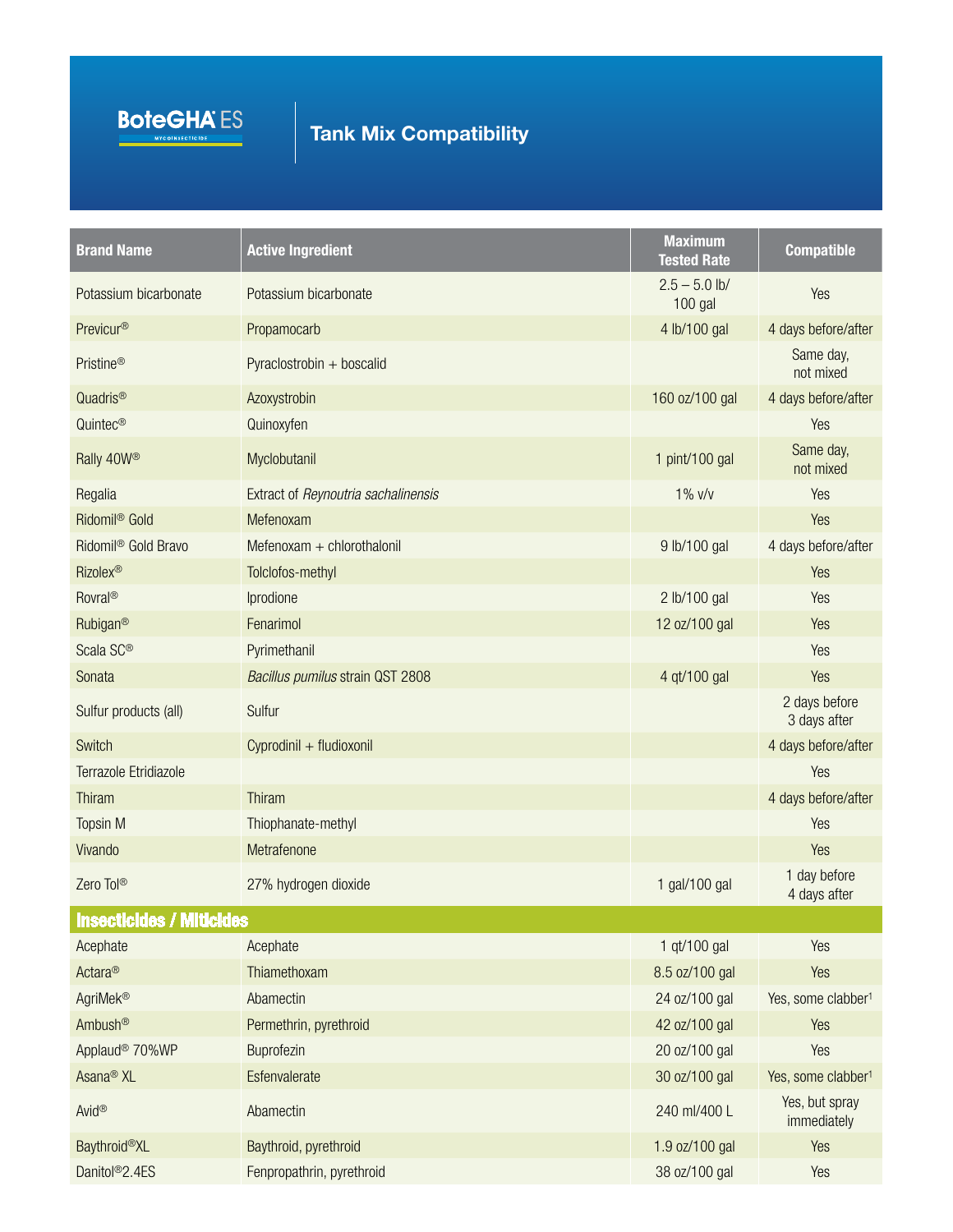

| <b>Brand Name</b>                                  | <b>Active Ingredient</b>                                    | <b>Maximum</b><br><b>Tested Rate</b> | <b>Compatible</b>                   |
|----------------------------------------------------|-------------------------------------------------------------|--------------------------------------|-------------------------------------|
| Delegate                                           | Spinetoram                                                  | 5 fl oz/30 gal                       | Yes                                 |
| Deliver <sup>®</sup> WG                            | Bacillus thuringiensis spp. kurstaki                        |                                      | Yes                                 |
| Diazinon <sup>®</sup> 4E                           | Diazinon                                                    | 24 oz/100 gal                        | Yes                                 |
| Diazinon <sup>®</sup> 4E                           | Diazinon                                                    | 1 pint/100 gal                       | Yes                                 |
| Dibrom <sup>®</sup> 8E                             | Naled (62%)                                                 | 1 pint/100 gal                       | 2 days before                       |
| Dimethoate <sup>®</sup>                            | Dimethoate                                                  | 24 oz/100 gal                        | Yes                                 |
| <b>Dimilin®</b>                                    | Diflubenzuron                                               | 8 oz/100 gal                         | Yes                                 |
| Dimilin <sup>®</sup> 5W, 2F                        | Diflubenzuron                                               | 26 oz/100 gal                        | Yes                                 |
| Dipel <sup>®</sup>                                 | Bacillus thuringiensis spp. kurstaki                        |                                      | Yes                                 |
| Empower <sup>®</sup>                               | Garlic extract                                              | 25 gal/100 gal                       | Yes                                 |
| Endeavor®                                          | Pymetrozine                                                 | 1.5 lb/100 gal                       | Yes                                 |
| EverGreen <sup>®</sup> Crop Protection<br>$60 - 6$ | Pyrethrin, piperonyl butoxide                               | 53 oz/100 gal                        | Yes, mix<br><b>BoteGHA ES first</b> |
| <b>Excirel®</b>                                    | Cyantraniliprole                                            | 16 fl oz/100 gal                     | Yes                                 |
| Fyfanon <sup>®</sup> ULV                           | Malathion                                                   | 79 oz/100 gal                        | Yes, some clabber <sup>1</sup>      |
| <b>Garlic Barrier</b>                              | Garlic extract                                              | 11 gal/100 gal                       | Yes                                 |
| Gnatrol <sup>®</sup> WDG                           | Bacillus thuringiensis, subsp. Israelensis, strain AM 65-52 | 26 oz/100 gal                        | 4 days after                        |
| Hot Pepper Wax                                     | Capsicum oleoresin                                          | 3% volume/100 gal                    | Yes, but spray<br>immediately       |
| Javelin®                                           | Bacillus thuringiensis spp. kurstaki                        |                                      | Yes                                 |
| Karate®                                            | Lambda-cyhalothrin, pyrethroid                              | 20 oz/100 gal                        | Yes                                 |
| Lannate®                                           | Methomyl                                                    | 24 oz/100 gal                        | Yes                                 |
| Lorsban EC®                                        | Chlorpyrifos                                                | 52 oz/100 gal                        | Yes, some clabber <sup>1</sup>      |
| M-Pede®                                            | Fatty acids                                                 | 2 gal/100 gal                        | Yes, mix<br><b>BoteGHA ES first</b> |
| M-Pede®                                            | Potassium salts of fatty acids                              | 2% volume/100 gal                    | Yes, mix<br><b>BoteGHA ES first</b> |
| Malathion                                          | Malathion                                                   | 79 oz/100 gal                        | Yes, some clabber <sup>1</sup>      |
| Marathon®                                          | Imidacloprid                                                | 50-100 ml/100 gal                    | Yes                                 |
| <b>Merit®</b>                                      | Imidacloprid                                                | 50-100 ml/100 gal                    | Yes                                 |
| Microthiol®                                        | Sulfur 80%                                                  | 2 oz/100 gal                         | 2 days before/after                 |
| Movento <sup>®</sup>                               | Spirotetramat                                               | 2.4 oz/100 gal                       | Yes                                 |
| Mustang®                                           | Cypermethrin                                                | 14 oz/100 gal                        | Yes                                 |
| Neemix 4.5 <sup>®</sup>                            | Azadirachtin                                                | 2 qt/100 gal                         | Yes                                 |
| Oberon®                                            | Spiromesifen                                                | 4 oz/100 gal                         | Yes with 2-hour<br>max tank life    |

*1Clabber is the development of a cottage cheese or sour milk consistency (thickening or curdling).*